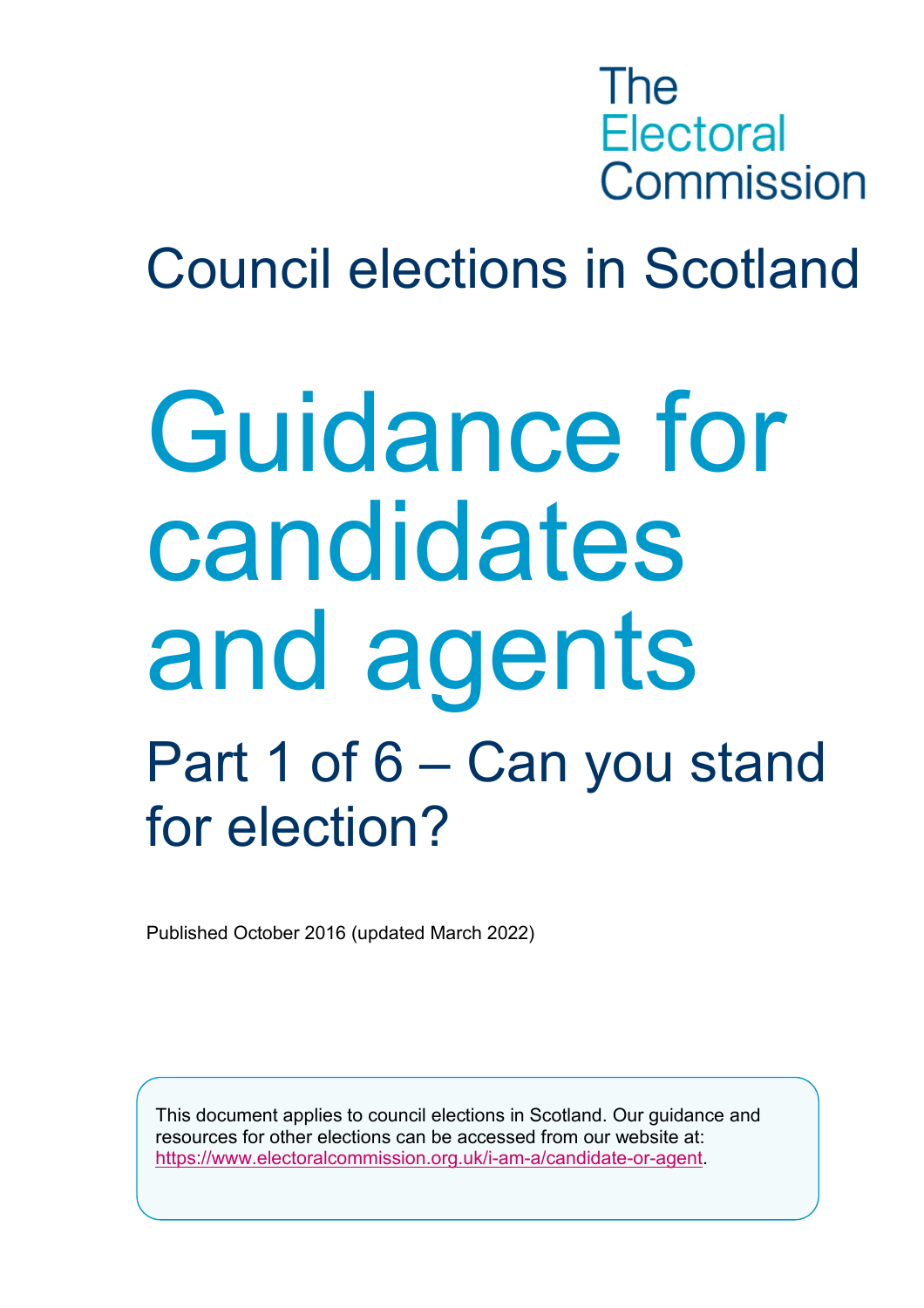# **Contents**

| Can I stand for election in more than one ward within the same    |  |
|-------------------------------------------------------------------|--|
|                                                                   |  |
| b. Occupying as owner or tenant any land or other premises in     |  |
| c. Your main or only place of work is in the local authority area |  |
|                                                                   |  |
|                                                                   |  |
|                                                                   |  |
|                                                                   |  |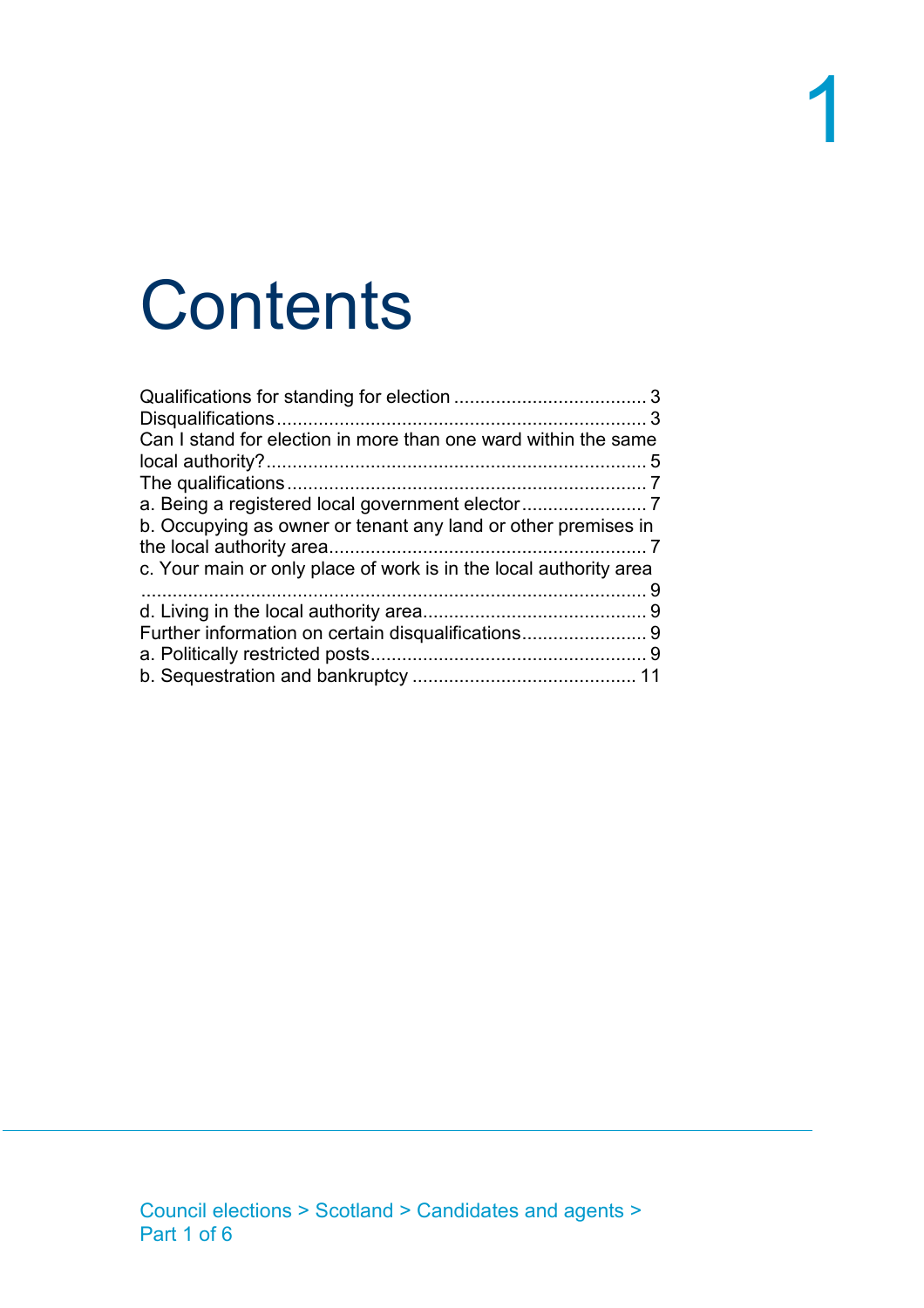# **Essential** information

This section of the document contains our guidance on whether or not you can stand for election at a council election in Scotland. Supplementary information, which may only be relevant to some candidates, is provided at the back of this document. You can view this supplementary guidance by clicking on the links within this document or by clicking on the chapter heading on the contents page.

In this document, we use 'you' to refer to the candidate. We use 'must' when we refer to a specific requirement. We use 'should' for items we consider to be minimum good practice, but which are not legal or regulatory requirements.

Deadlines mentioned in this document are generic. We have published a [generic election timetable](https://www.electoralcommission.org.uk/media/7382) on our website. For scheduled polls we will publish a specific timetable which will be made available on [our website.](https://www.electoralcommission.org.uk/media/348)

The Electoral Commission has a statutory role in connection with the Scottish council elections but does not regulate spending by candidates at these elections. The Commission has produced spending information at the request of the Scottish Government to assist candidates and agents by explaining the rules on spending.

Any decision to undertake a prosecution will be taken by the Crown Office and Procurator Fiscal Service. Although the Procurator Fiscal may have regard to the Commission's guidance, decisions regarding prosecution are for the Procurator We are here to help, so please contact the Electoral Commission if you have any questions.

See our [Overview](https://www.electoralcommission.org.uk/media/300)  [document](https://www.electoralcommission.org.uk/media/300) for contact details.

> Data protection legislation applies to the processing of all personal data.

Please contact the **Information** [Commissioner's](https://ico.org.uk/for-organisations/guide-to-the-general-data-protection-regulation-gdpr/)  [Office](https://ico.org.uk/for-organisations/guide-to-the-general-data-protection-regulation-gdpr/) for further information about how the current data protection legislation affects you.

Council elections > Scotland > Candidates and agents > Part 1 of 6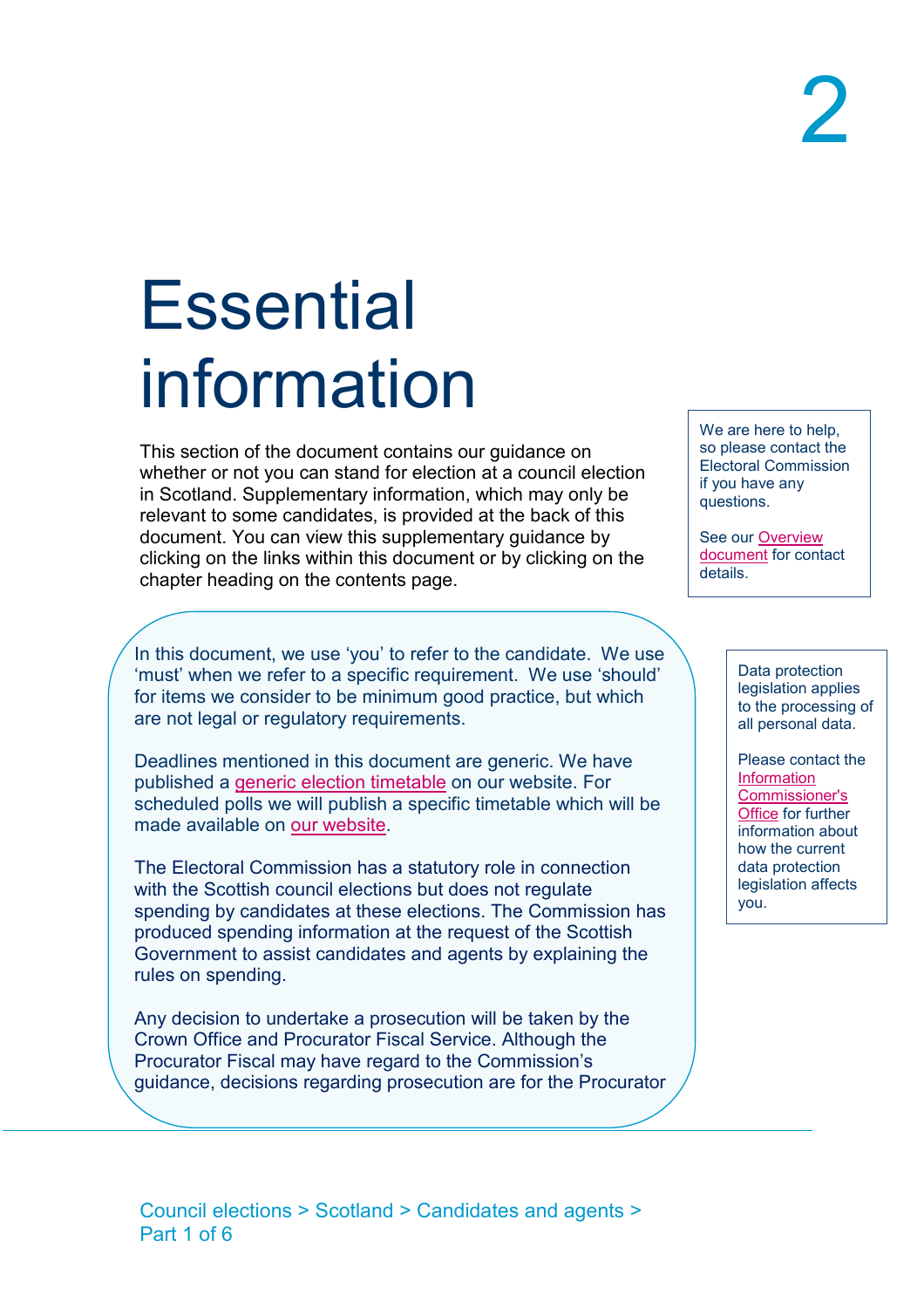### <span id="page-3-0"></span>Qualifications for standing for election

1.1 To be able to stand as a candidate at a council election in Scotland you must be:[1](#page-12-0)

- at least 18 years old on the day of your nomination, and
- either a British citizen, an Irish Citizen, an eligible [Commonwealth citizen,](http://www.electoralcommission.org.uk/__data/assets/word_doc/0010/141796/List-of-Commonwealth-countries-generic.doc) or a qualifying foreign national, and
- meet at least one of the following four qualifications:
	- a. You are registered as a local government elector for the local authority area in which you wish to stand on the day of your nomination. See paragraph **[1.10](#page-7-3)** for further information.
	- b. You have occupied as owner or tenant any land or other premises in the local authority area during the whole of the 12 months before the day of your nomination. For more details, see paragraph **[1.11](#page-7-4)**.
	- c. Your main or only place of work during the 12 months prior to the day of your nomination has been in the local authority area. More information is provided in paragraph **[1.18](#page-9-4)**.
	- d. You have lived in the local authority area during the whole of the 12 months before the day of your nomination. See paragraph **[1.19](#page-9-5)** for further details.

### <span id="page-3-1"></span>**Disqualifications**

1.2 Apart from meeting the qualifications for standing for election, you must also not be disqualified from standing.

An **eligible** Commonwealth citizen is a Commonwealth citizen who either:

- does not need leave to enter or remain in the United Kingdom, or
- has indefinite leave to remain in the United Kingdom

A qualifying foreign national is any person of any nationality who

- is not a Commonwealth citizen or a citizen of the Republic of Ireland, and
- does not require leave under the Immigration Act 1971 to enter or remain in the UK (excluding a person who does not require such leave by virtue only of section 8 of the Immigration Act 1971 (exceptions to requirement for leave in special cases) or is a person but for the time being;

 - has (or is, by virtue of any enactment, to be treated as having) indefinite leave to remain within the meaning of the Act or

- has pre-settled status
- does not need leave to enter or remain in the United Kingdom, or
- has indefinite leave to remain in the United Kingdom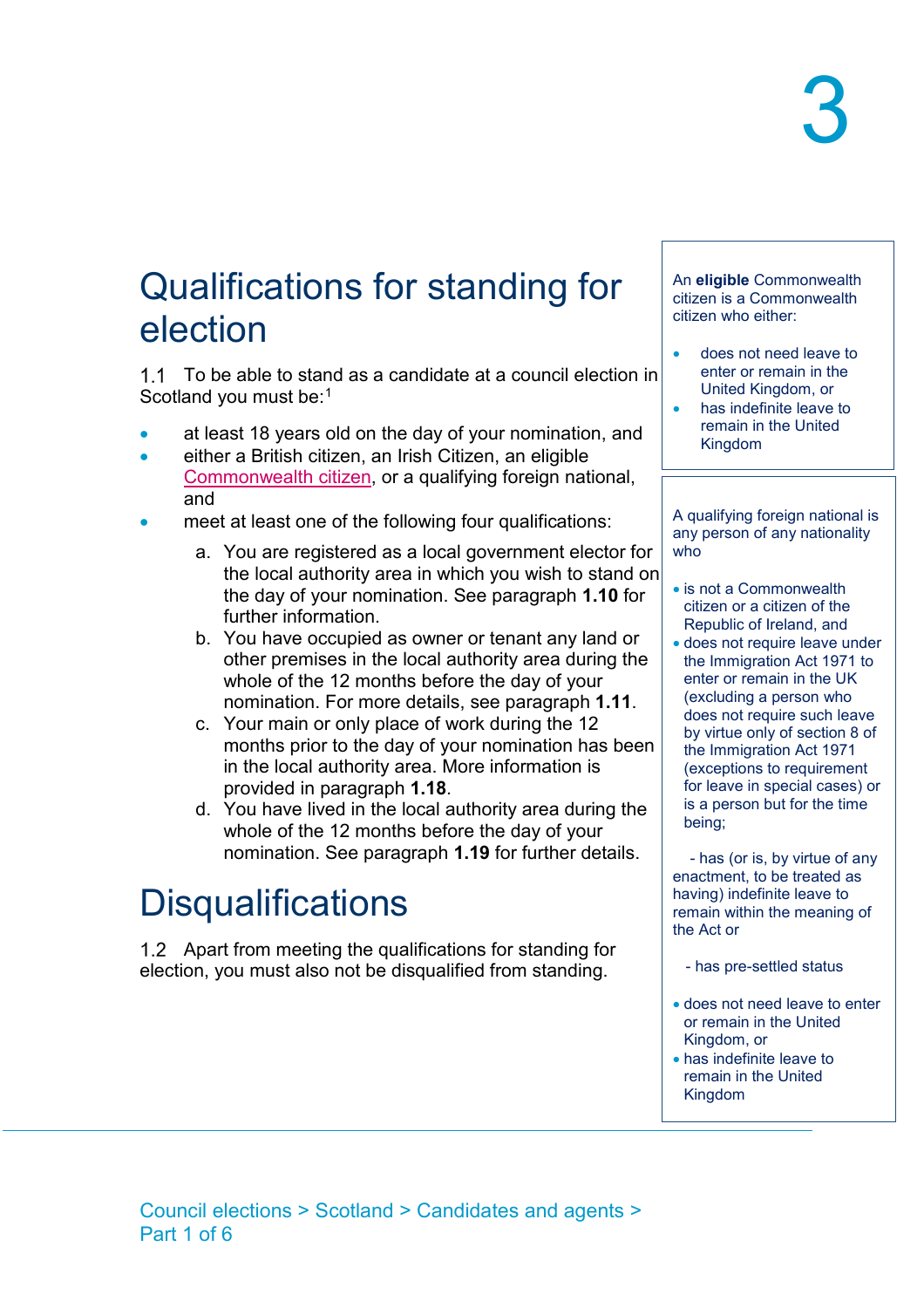The full range of disqualifications is complex and if you are in any doubt about whether you are disqualified, you must do everything you can to check that you are not disqualified before submitting your nomination papers.

You must be sure that you are not disqualified as you will need to give your consent to nomination on the nomination form to confirm that you are not disqualified.

It is a criminal offence to make a false statement on your nomination form as to your qualification for being elected, so if you are in any doubt you should contact your employer, consult the legislation or, if necessary, take your own independent legal advice.

The Returning Officer will not be able to confirm whether or not you are disqualified.

1.3 There are certain people who are disqualified from being elected to a council in Scotland. You cannot be a candidate if at the time of your nomination and on polling day<sup>2</sup>:

- a. You hold a politically restricted post. For further details, see paragraph **[1.21](#page-9-6)**.
- b. Your estate has been sequestrated by a court in Scotland and you have not been discharged, you have been adjudged bankrupt by a court elsewhere, or you are the subject of a bankruptcy restrictions order under either the Bankruptcy (Scotland) Act 2016 or the Insolvency Act 1986.<sup>3</sup> For more information, see paragraph **[1.26](#page-11-1)**.
- c. You have been sentenced to a term of imprisonment of three months or more (including a suspended sentence), without the option of a fine, during the five years before polling day.[4](#page-12-3)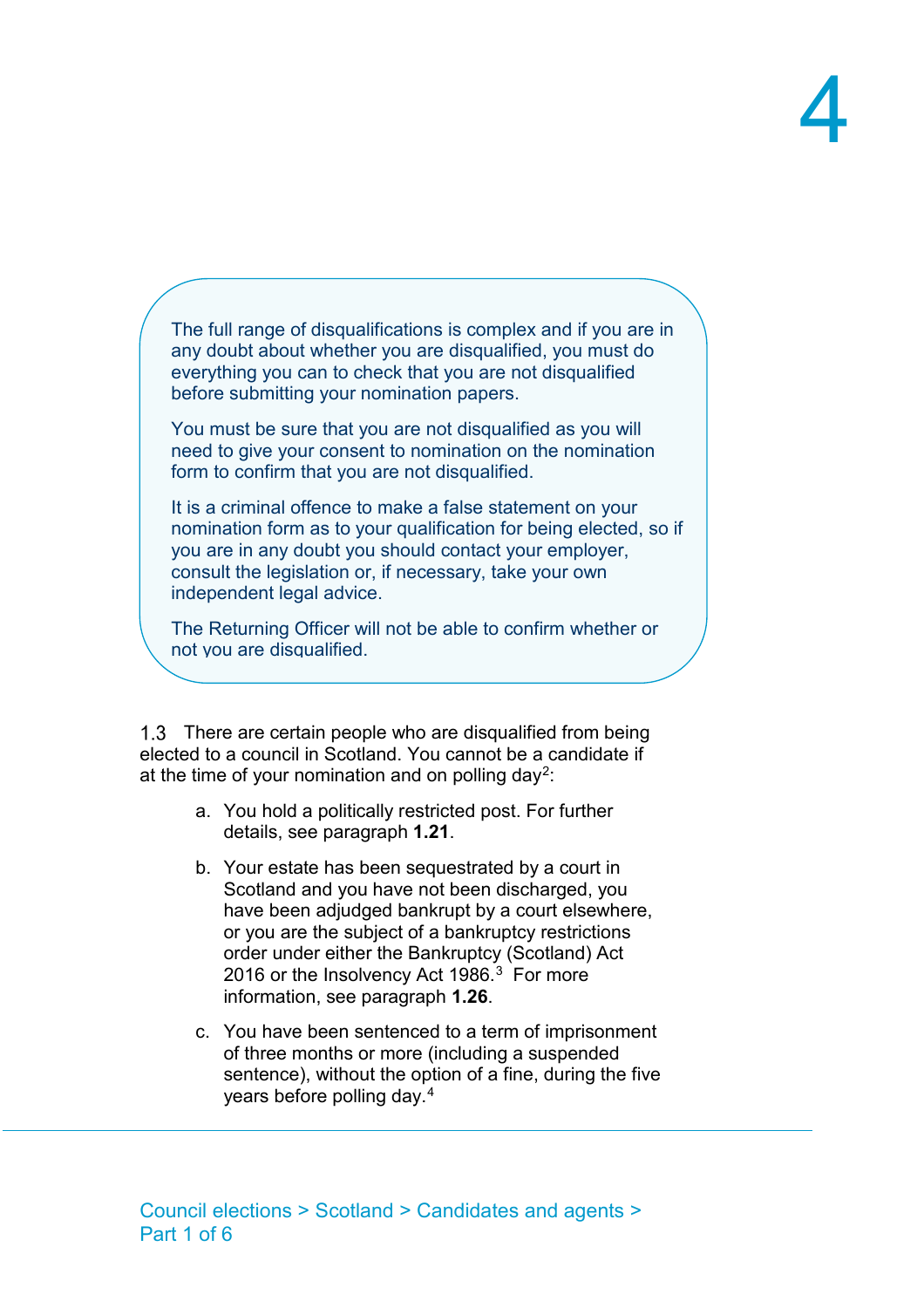d. You have been disqualified under the Representation of the People Act 1983 (which covers corrupt or illegal electoral practices and offences relating to donations). The disqualification for an illegal practice begins from the date a person has been reported guilty by an election court or convicted and lasts for three years. The disqualification for a corrupt practice begins from the date a person has been reported guilty by an election court or convicted and lasts for five years. [5](#page-12-4)

1.4 A person may also be disqualified from election if they have been disqualified from standing for election to a local authority following a decision of the Standards Commission for Scotland or the Accounts Commission for Scotland.

1.5 If you hold any paid office or employment or other place of profit in the gift or disposal of the council, you may stand for election to that council (unless you hold a politically restricted post). However, if you are elected, you will have to resign from your job if you want to take up your seat. $6$  For further details, see paragraph **[1.24](#page-10-0)**.

### <span id="page-5-0"></span>Can I stand for election in more than one ward within the same local authority?

While you may submit nomination papers for more than one ward, you cannot stand for election in more than one ward within the same local authority after the deadline for withdrawals.<sup>[7](#page-12-6)</sup>

1.7 If the Returning Officer accepts your nomination papers and you are validly nominated in more than one ward within the same local authority, you must withdraw from all wards but one by 4pm on the twenty-third working day before the poll. If you do not, then you will be deemed to have withdrawn from all of the wards  $8$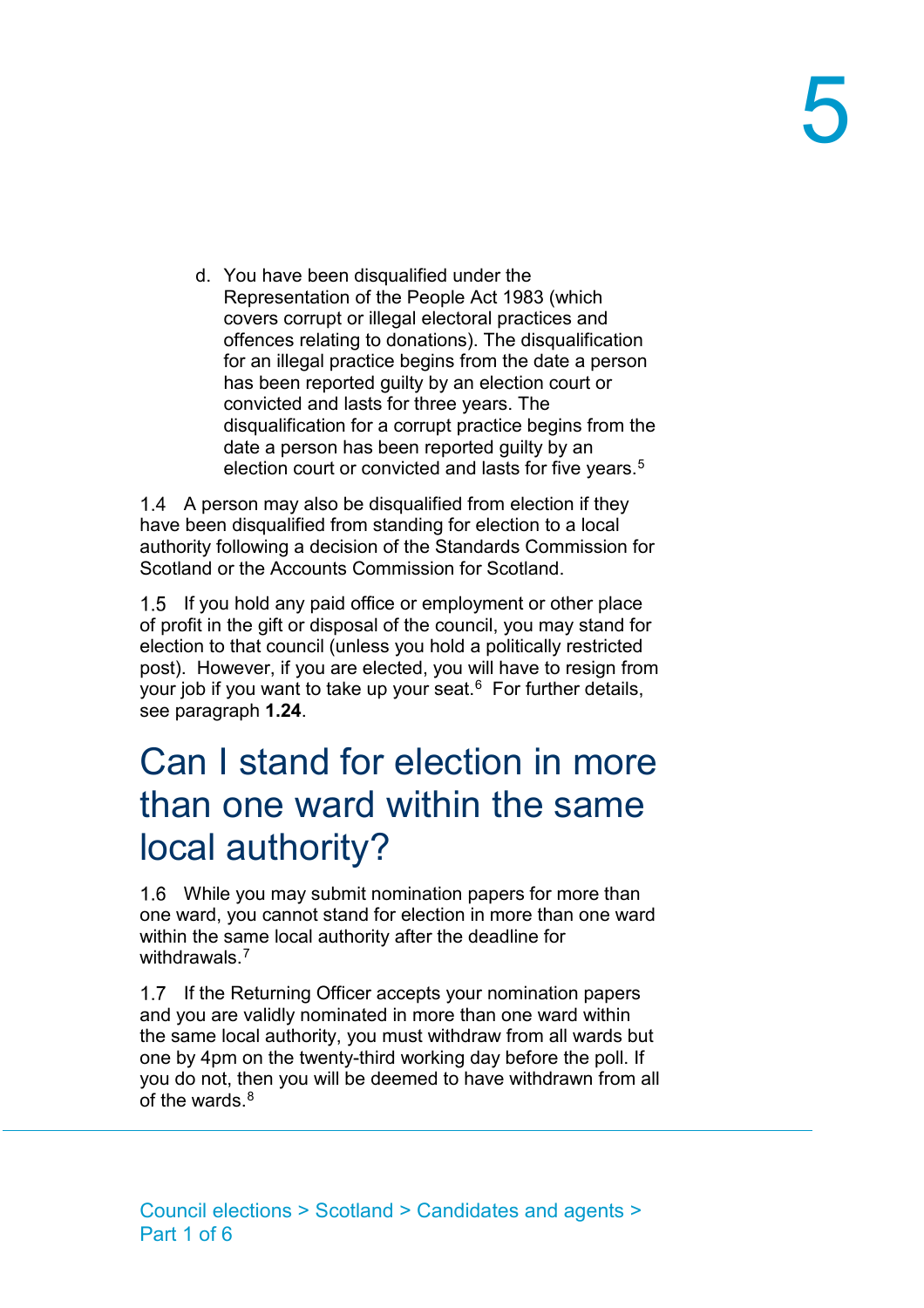1.8 More details can be found in either Part 2a: Standing as [an independent candidate](https://www.electoralcommission.org.uk/media/325) or [Part 2b: Standing as a party](https://www.electoralcommission.org.uk/media/1683)  **candidate**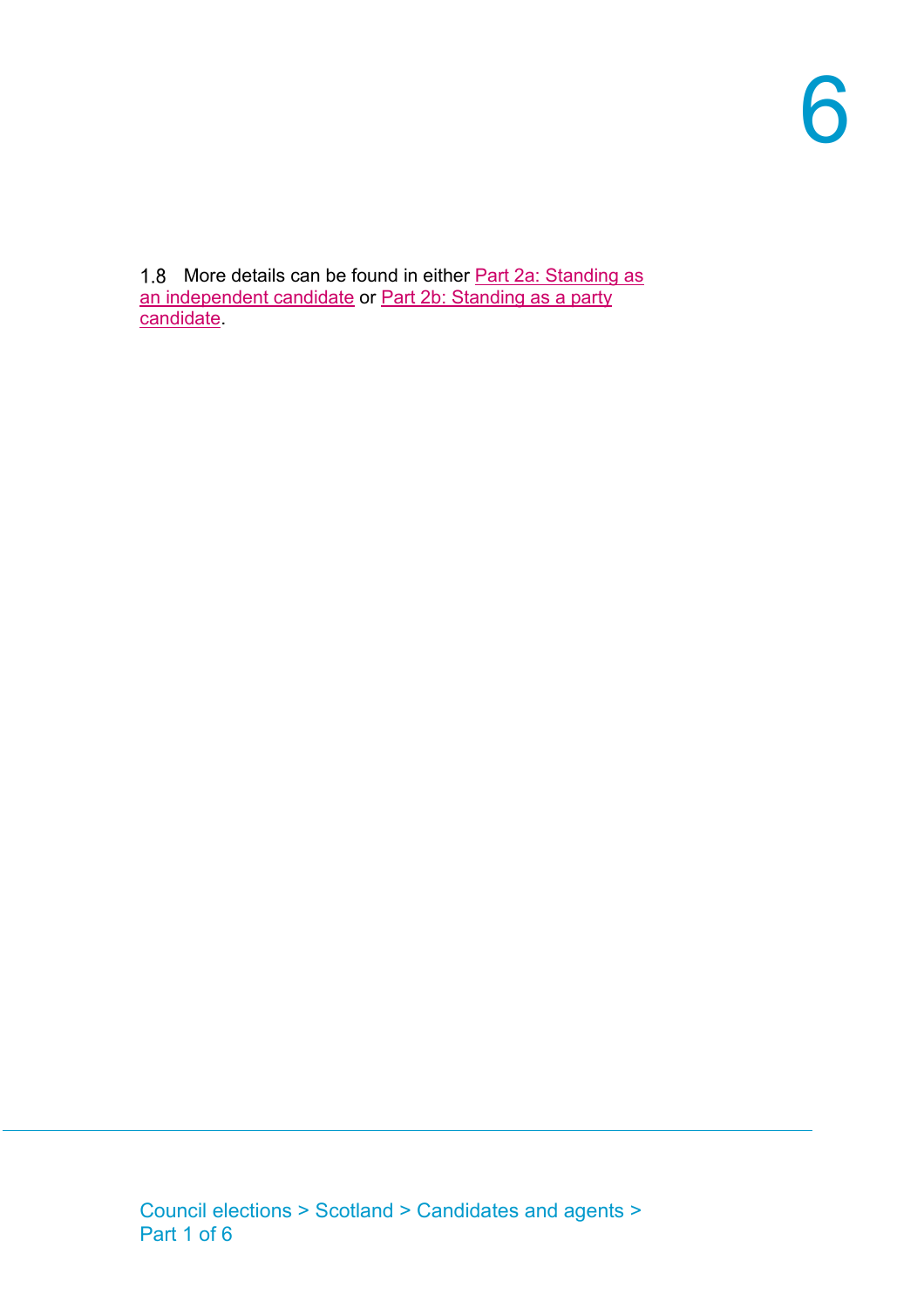# **Supplementary** information

## <span id="page-7-0"></span>The qualifications

When completing the nomination form, you will be asked to indicate which qualifications you meet. You should indicate on the form all those qualifications that apply to you.

#### <span id="page-7-1"></span>a. Being a registered local government elector<sup>[9](#page-12-8)</sup>

<span id="page-7-3"></span>1.10 To be able to use this qualification, your name must appear on the register of local government electors for the local authority area you wish to stand in at the time of your nomination.

#### <span id="page-7-2"></span>b. Occupying as owner or tenant any land or other premises in the local authority area<sup>[10](#page-12-9)</sup>

<span id="page-7-4"></span>1.11 To be able to use this qualification, you must have occupied as owner or tenant any land or other premises in the local authority area during the whole of the 12 months before the day of your nomination.

1.12 You must occupy 'land or other premises' to meet this qualification. The inclusion of the words 'other premises' can be taken as something other than land (i.e. some form of structure). Because 'land' and 'other premises' are alternatives it is, in theory, possible for a person to meet this qualification by occupying land only. There are some structures that might, arguably, fall outside the term 'premises' (e.g. a tent, caravan, house boat or mobile home). However, a person occupying such a structure need only establish occupancy of the land on which, for example their tent, is located.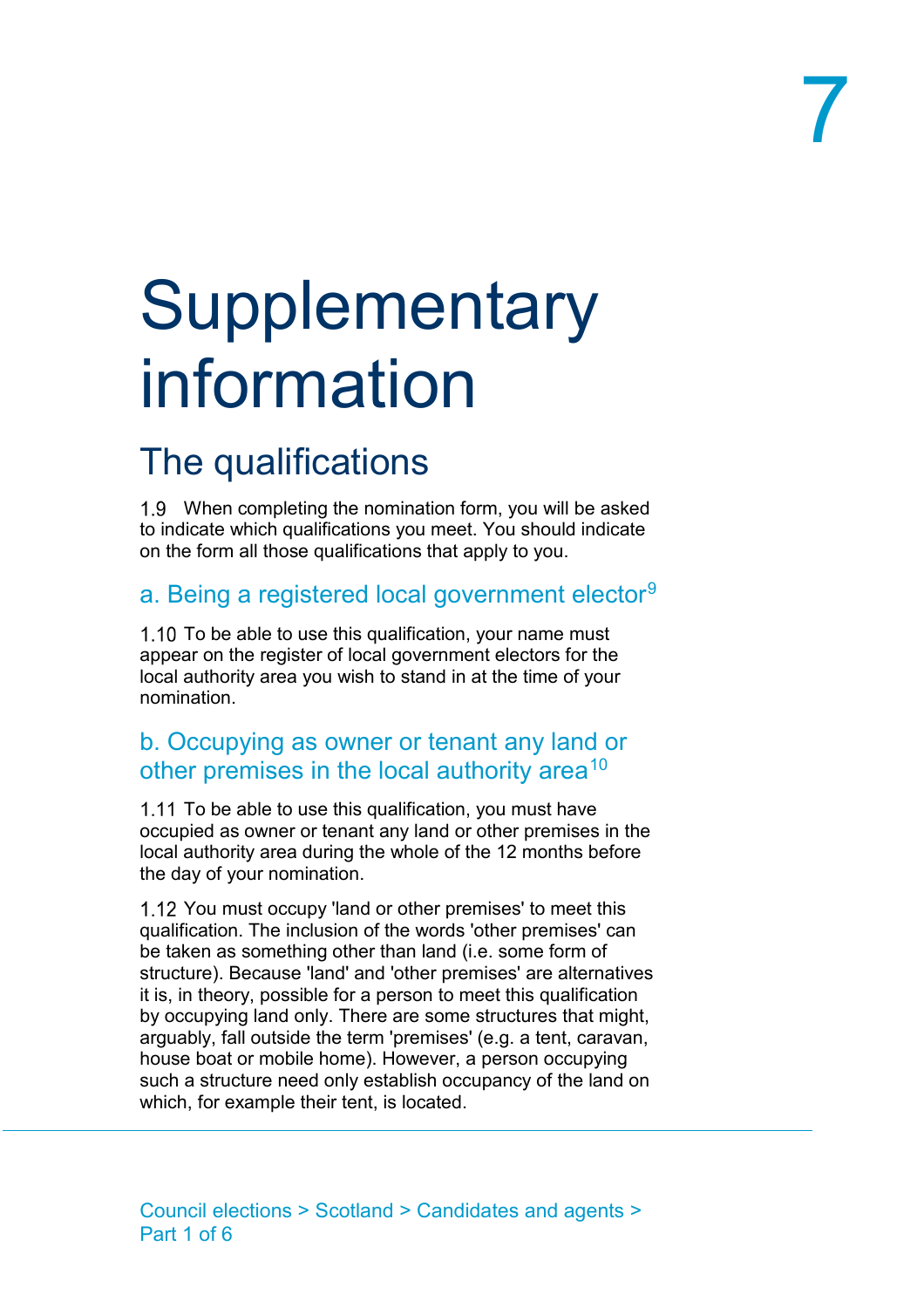1.13 If the land or premises crosses a local authority boundary, the land/premises is in that area with respect to both local authorities.

1.14 You must also occupy the land or other premises as an 'owner' or 'tenant'. Ownership may be established by showing title to the land or premises in question. Tenancy is established by showing a lease over the land. In a number of circumstances, a lease may survive even though it has expired and the parties have failed to sign a new lease, and the tenancy survives through tacit agreement between the parties. Therefore, there may be circumstances in which a person's tenancy of land or premises might need to be established by evidence other than a current lease.

1.15 You must also have 'occupied' the land or premises. Therefore, in addition to establishing legal ownership or legal tenancy, you must establish that you have actually occupied the land or premises. This is a question of fact in each case. The interpretation of the term 'occupy' in other legal contexts suggests that it is not necessary for a person to be personally resident on the land or premises (which may in any event be covered by the qualification of 'lived in the local authority').

1.16 However, it does require something to be actually done on the land or premises – an empty unlocked house cannot be described as 'occupied', for example. It also requires a sufficient degree of control to exclude or prevent others from interfering with the land or premises. If you have sub-let all of your land or premises to another person, this will point against you having 'occupied' it yourself.

 $1.17$  Finally, you must have occupied the land or premises 'during the whole of the twelve months preceding' the day on which you are nominated. Whether an absence will prevent you from claiming that you have occupied the land or premises for the preceding year should be worked out by taking into account all other factors: for instance, whether you have allowed others to occupy the land or premises in your absence, and the reason for your absence.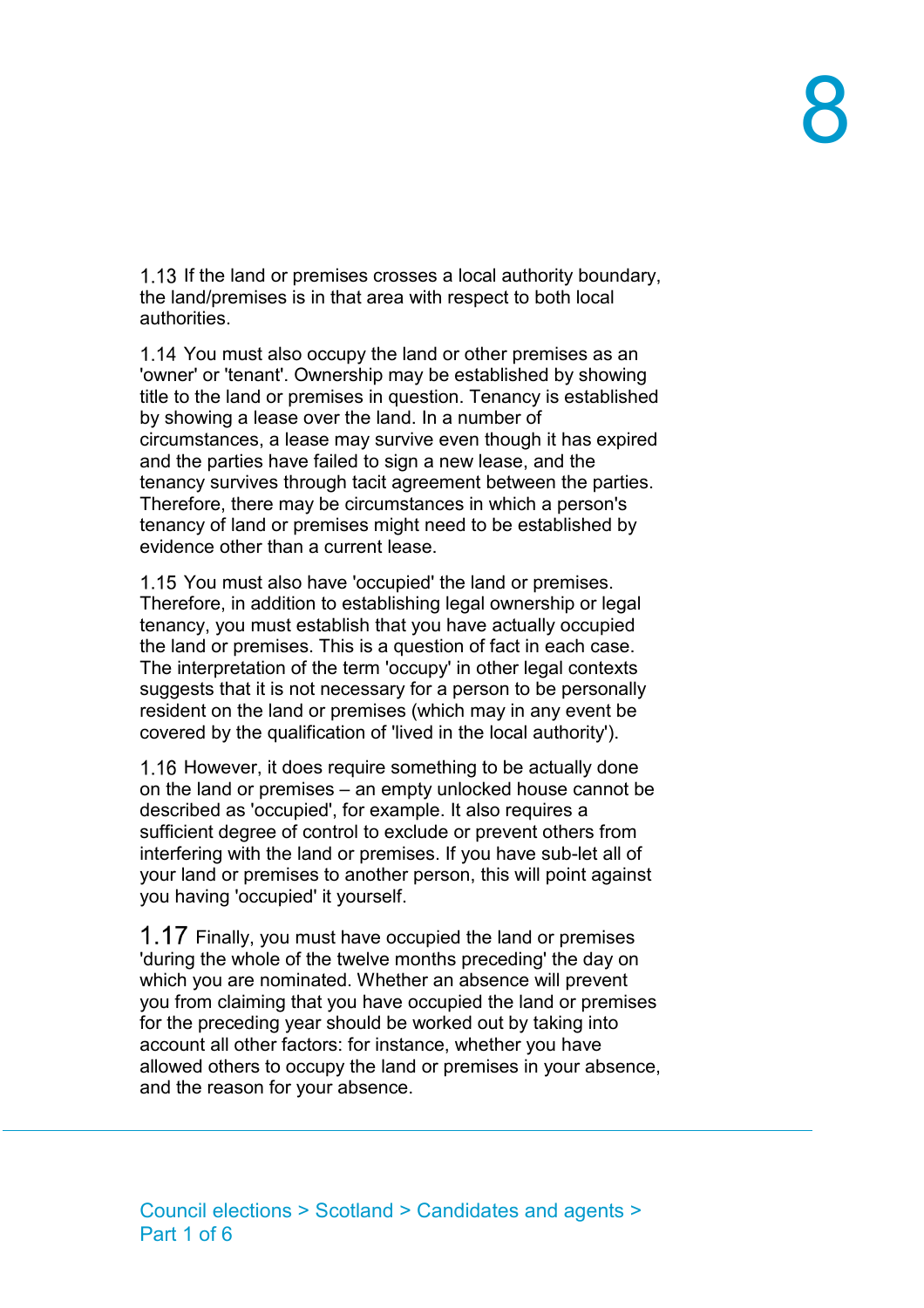#### <span id="page-9-0"></span>c. Your main or only place of work is in the local authority area<sup>[11](#page-12-10)</sup>

<span id="page-9-4"></span>1.18 To be able to use this qualification, your main or only place of work must have been in the local authority area during the 12 months prior to your nomination. You do not have to be in paid employment to qualify, as long as you satisfy the requirement of your main or only place of work being in the local authority area. Councillors whose main or only job is being a councillor would be able to use this qualification, provided that their place of work is within the local authority.

#### <span id="page-9-1"></span>d. Living in the local authority area<sup>[12](#page-12-11)</sup>

<span id="page-9-5"></span>1.19 To be able to use this qualification, you are not required to have lived at the same address for the whole of the 12 months before the day on which you are nominated, but you must have lived in the same local authority area during the whole of those 12 months.

1.20 If in the last 12 months you have lived at more than one address in the local authority area, you should list on the nomination form all of the addresses at which you have lived during that period.

### <span id="page-9-2"></span>Further information on certain disqualifications

#### <span id="page-9-3"></span>a. Politically restricted posts<sup>[13](#page-12-12)</sup>

<span id="page-9-6"></span>1.21 If you are an employee of a local authority anywhere in Great Britain you must check that you do not hold a politically restricted post. If you hold a politically restricted post, you are disqualified from becoming or remaining a member at a local authority in Scotland.

1.22 The posts that are politically restricted are: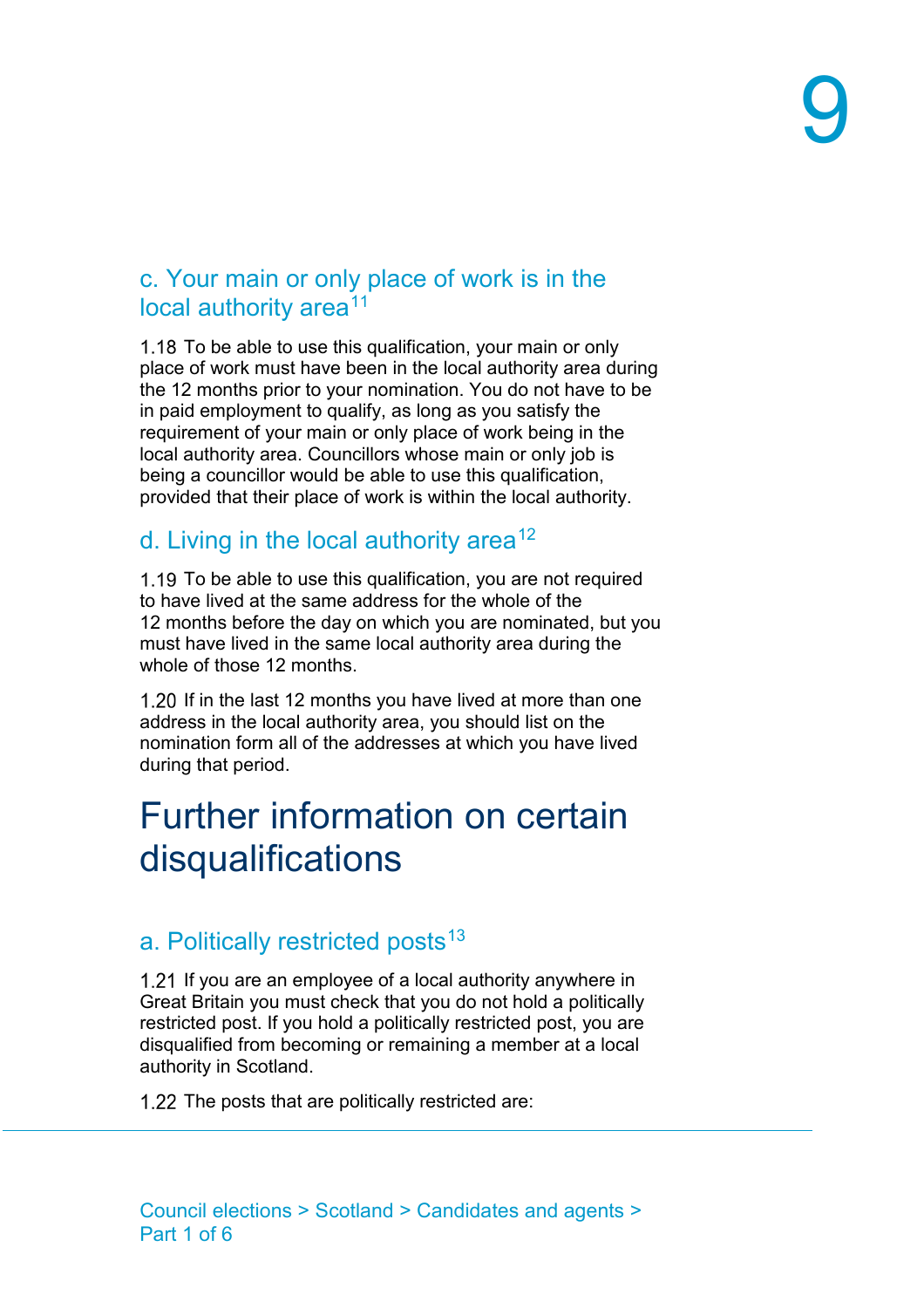# 10

- the Head of the Paid Service
- the statutory chief officers (the chief finance officer, chief education officer, chief officer at certain fire brigades or the chief social work officer)
- non-statutory chief officers (including a person who, as respects all or most of the duties of their post, is required to report directly or is directly responsible to the council or any committee or sub-committee of the council or the head of the council's paid service)
- depute chief officers (a person who, as respects all or most of the duties of their post, is required to report directly or is directly accountable to one or more of the chief officers)
- the monitoring officer
- officers exercising delegated powers
- assistants to political groups
- a sensitive post which meets one or both of the following duties-related criteria:
	- I. giving advice on a regular basis to the council (including committees, sub-committees and joint committees on which the council is represented)
	- II. speaking on behalf of the authority on a regular basis to journalists or broadcasters

1.23 You should check with the HR department of your employer if you are not sure whether you hold a politically restricted post.

#### **Council employees[14](#page-12-13)**

<span id="page-10-0"></span>1.24 If you hold any paid office or employment or other place of profit in the gift or disposal of the council, you may stand for election to that council (unless you hold a politically restricted post). However, if you are elected, you must resign your office, employment or other place of profit on the first working day after you have been elected if you want to take up your seat. Your resignation will take immediate effect regardless of any notice period previously specified.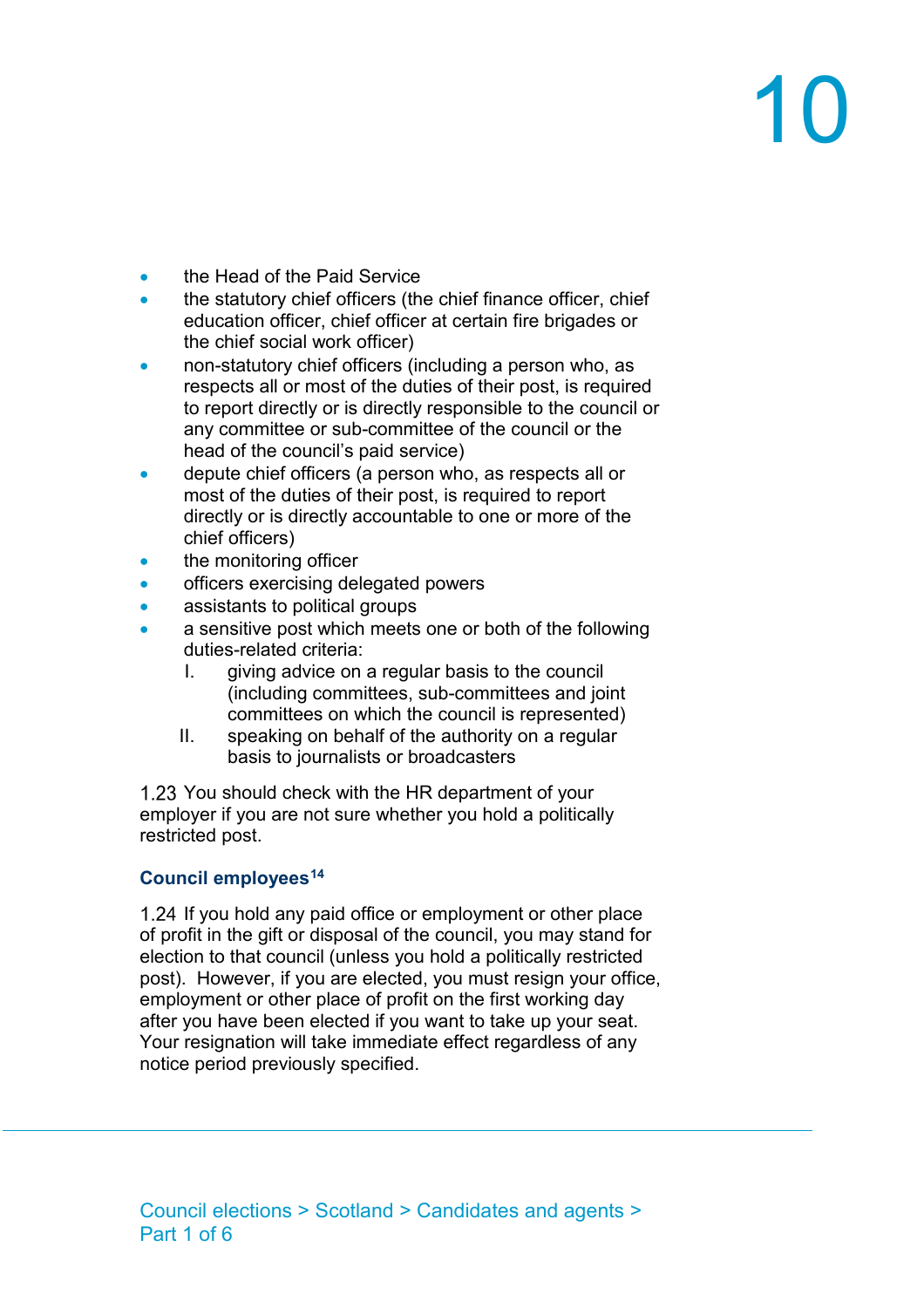# 11

1.25 Note that you may be 'employed by the council' if, for example, you work at certain schools or joint boards. This list is not exhaustive and, as a general rule, if you work in the local public sector, you should seek advice from your employer's HR department to help you establish whether any of the above applies to you.

#### <span id="page-11-0"></span>b. Sequestration and bankruptcy<sup>[15](#page-12-14)</sup>

<span id="page-11-1"></span>1.26 If your estate has been sequestrated by a court in Scotland, you have been adjudged bankrupt by a court elsewhere, or you are subject of a bankruptcy restrictions order or bankruptcy restrictions undertaking you will be disqualified. However, this disqualification is not permanent:

- If your estate was sequestrated, you are no longer disqualified if the sequestration has been recalled or reduced, or you have been discharged under or by virtue of the Bankruptcy (Scotland) Act 2016.
- If you were adjudged bankrupt by a court outside of Scotland, you are no longer disqualified if the bankruptcy has been annulled on the ground that:
	- you ought not to have been adjudged bankrupt, or
	- your debts have been paid in full and you were discharged with a certificate which says your bankruptcy was caused by misfortune rather than your misconduct or, in the absence of that certificate, 5 years have passed since the date you were discharged
- The disqualification for being subject to a bankruptcy restrictions order or undertaking under either the Bankruptcy (Scotland) Act 2016 or the Insolvency Act 1986 ends at the same time as the order ends.